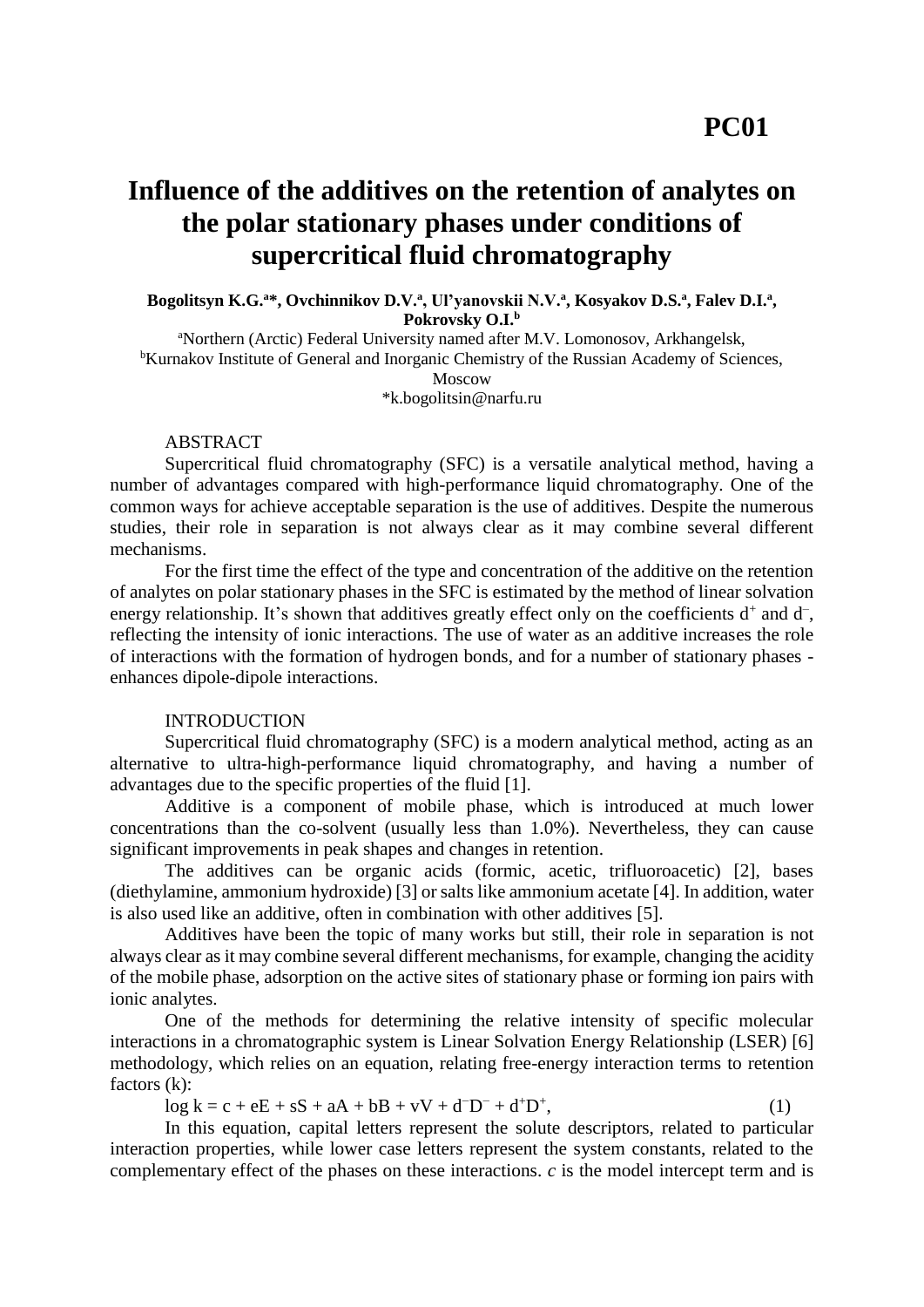dominated by the phase ratio. *E* is the excess molar refraction (calculated from the refractive index of the molecule) and models polarizability contributions from n and  $\pi$  electrons; S is the solute dipolarity/polarizability; A and B are the solute overall hydrogen-bond acidity and basicity; V is the McGowan characteristic volume in units of cm<sup>3</sup>·mol<sup>-1</sup>/100; D<sup>-</sup> represents the negative charge carried by anionic and zwitterionic species, and  $D<sup>+</sup>$  represents the positive charge carried by cationic and zwitterionic species. The system constants (e, s, a, b, v,  $d^-, d^+$ ) obtained through a multilinear regression of the retention data for a certain number of solutes with known descriptors, reflect the magnitude of difference for that particular property between the mobile and stationary phases. Thus, if a particular coefficient is numerically large, then any solute having the complementary property will interact very strongly with either the mobile phase (if the coefficient is negative) or the stationary phase (if the coefficient is positive) [6].

When the mobile phase is constant, stationary phases can be compared, and, on the contrary, when the stationary phase is constant, the effects of mobile phases and operating conditions can be compared.

Thus, the aim of this study is to investigate the effect of additives on the characteristics of «stationary phase  $CO<sub>2</sub>$ -MeOH» system using linear solvation energy relationship methodology.

#### MATERIALS AND METHODS

The experiments were performed using an Acquity  $UPC<sup>2</sup>$  SFC system (Waters, USA), including a pump for feeding carbon dioxide and co-solvent, autosampler, column thermostat, back pressure regulator, and diode matrix spectrophotometric detector. The instrument was controlled and the chromatographic data collected and processed using the Empower 3.0 program package (Waters, USA).

The following chromatographic columns were used:

- $-$  UPC<sup>2</sup> BEH (Waters, USA), 150 x 3.0 mm, particle size 1.7 um;
- HSS Cyano (Waters, США), 150 х 3.0 mm, particle size 1.8 um;
- $-$  UPC<sup>2</sup> BEH 2-EP (Waters, CIIIA), 150 x 3.0 mm, particle size 1.7 um;
- Nucleodur HILIC (Macherey-Nagel, Germany), 150 х 2.0 mm, particle size 1.8 um;

The mobile phase was carbon dioxide (extra-pure grade) and methanol (LiChrosolv HPLC grade, Merck, Germany). The additives were trifluoroacetic acid (HPLC grade, Sigma-Aldrich), diethylamine (≥99.5%, Sigma-Aldrich), ammonium acetate (HPLC grade, J.T. Baker) and ultra-pure water, obtained immediately before the experiment using the system Simplicity UV (Millipore, France).

89 test compounds of an aromatic nature were used during the work. All compounds with more than 98% main substance were purchased from Sigma-Aldrich (Germany) and Fluka (Switzerland). The choice of these compounds was dictated by the fact that this set of compounds were used for LSER characterization of polar sorbents in SFC [6], which allows justified comparison of the results with the literature data.

The stock methanol solutions of the individual components at a concentration of 1000 mg/L were prepared from exact samples and stored in a refrigerator at 4°С for no more than seven days. The working solutions were prepared from the stock solution immediately before the experiment at a concentration of each component of 100 mg/L.

The eluent flow rate was 1 mL/min, the temperature  $25^{\circ}$ C, and back pressure 150 atm. The detection was performed at wavelengths of 200–400 nm, spectral resolution of 4.8 nm, and data acquisition frequency of 40 Hz; the analytical wavelength was 210 nm. The amount of the introduced sample was 1.0 μL in all experiments, with two parallel injections made for each compound. The dead volume of the chromatographic system for calculation of the retention factors (k) was determined from the first negative peak on the baseline.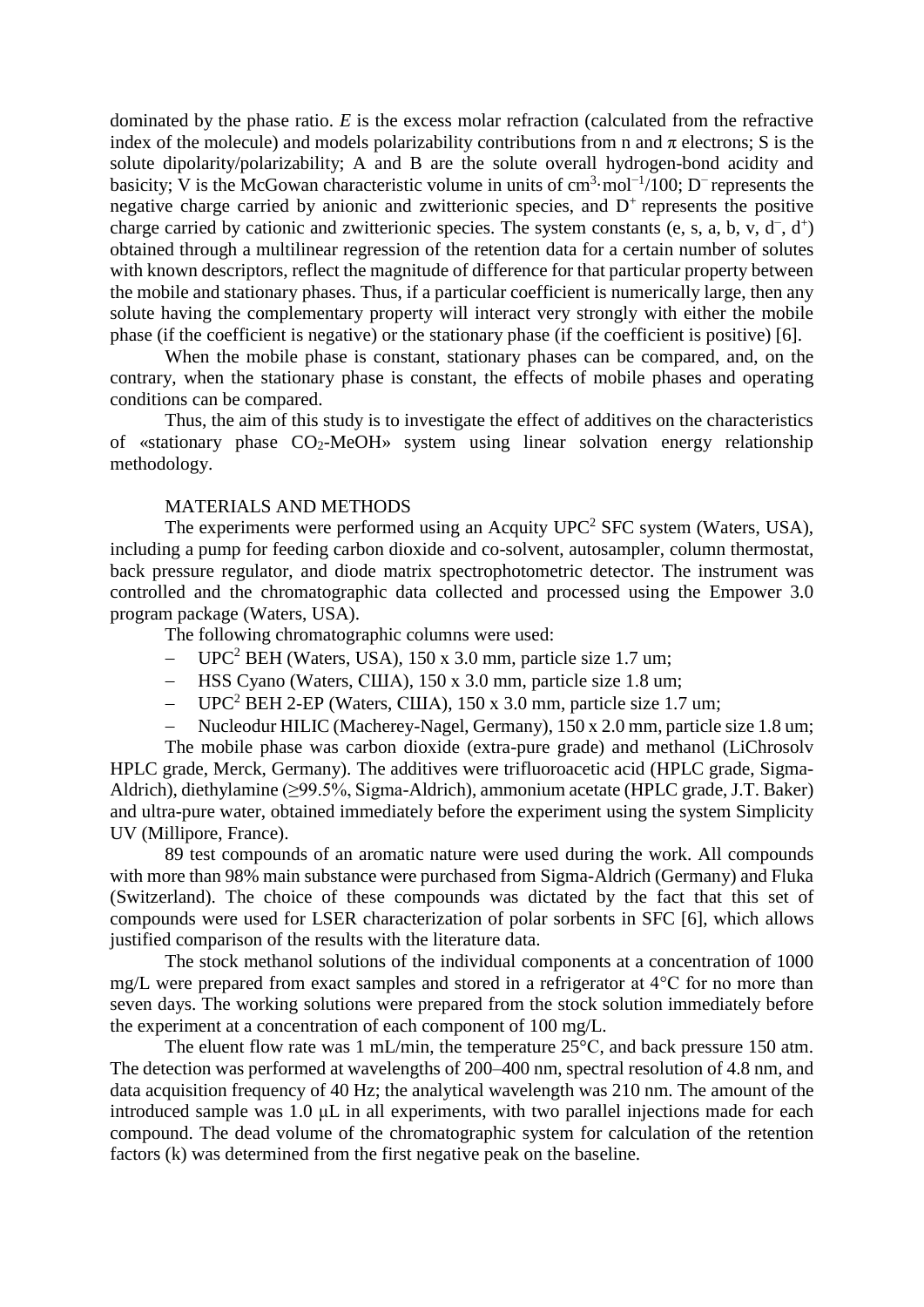The multilinear regression analysis was performed using the Microsoft ®Excel program (Microsoft® Corporation, 2010).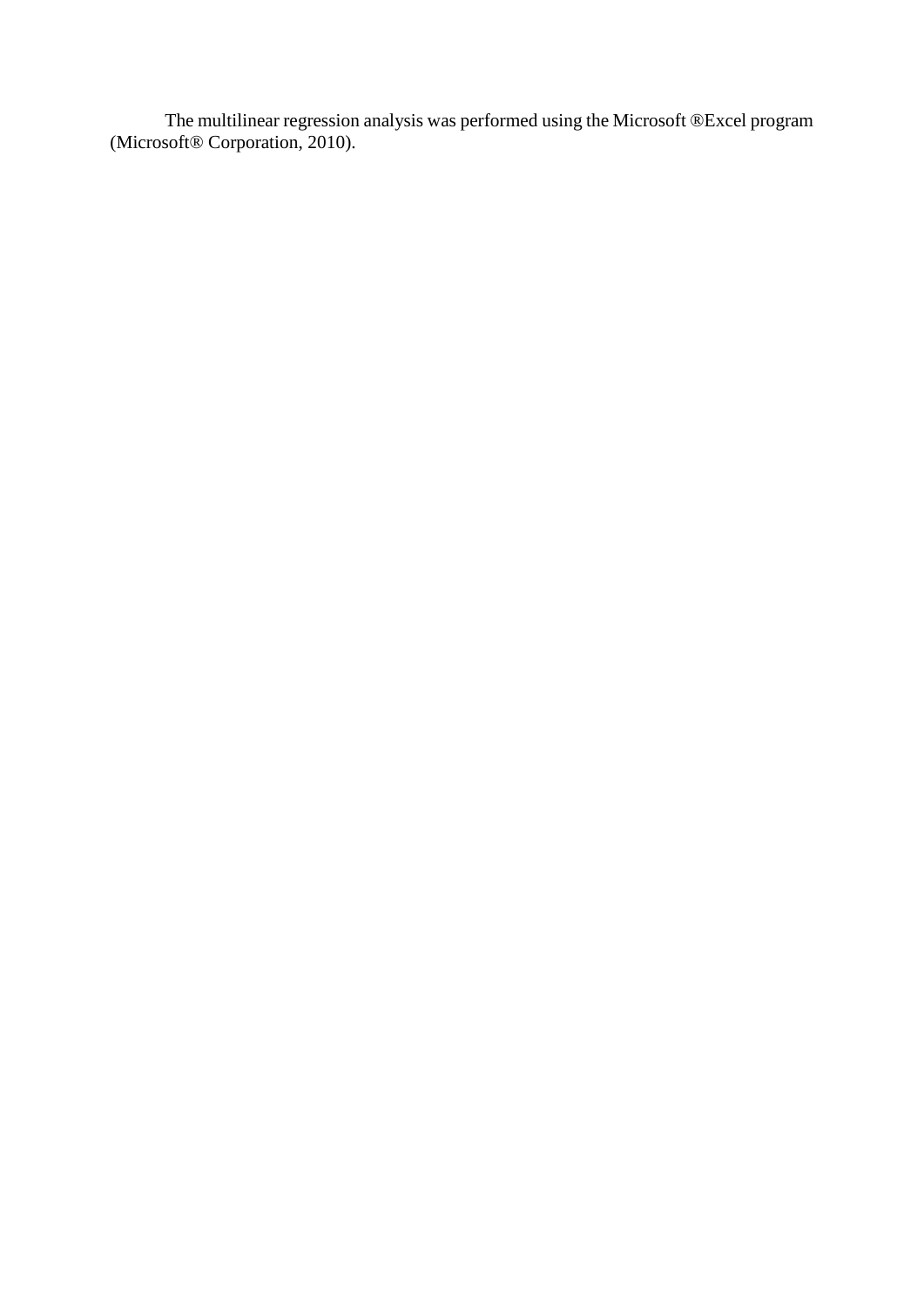#### RESULTS

According to the data obtained (Figure 1), trifluoroacetic acid primarily affects the retention of ionic analytes, i.e., acids and bases, which leads to a change in the coefficients  $d^+$ and d<sup>-</sup>, while the remaining coefficients do not change significantly. The greatest effect is observed for zwitter-ionic phase, while the lowest – for 2-ethylpyridinium phase.

Since the acid has an effect on unmodified silica gel, it can be concluded that silanol groups are primarily affected by the additives. On the other hand, according to the literature data [7], the introduction of acid into the system can lower the pH of the mobile phase up to 1, which can suppress the dissociation of acid-type analytes and convert the bases into a protonated form.



Base additive has a greater effect on the retention of analytes with acidic functional groups, which is characterized by a significant increase in the d– coefficient (figure 2). For other descriptors, minor changes are observed, in particular, there is an increase in the ability to be a hydrogen bond donor (coefficient *a* increases) and a decrease in the ability to accept a hydrogen bond (coefficient *b* decreases).

Unlike other stationary phases, diethylamine does not have a significant effect on the sorbent with 2-ethylpyridinium groups. The possible reason of this effect is that 2 ethylpyridinium ligand is acting similarly to a basic additive to reduce basic interactions with silanols.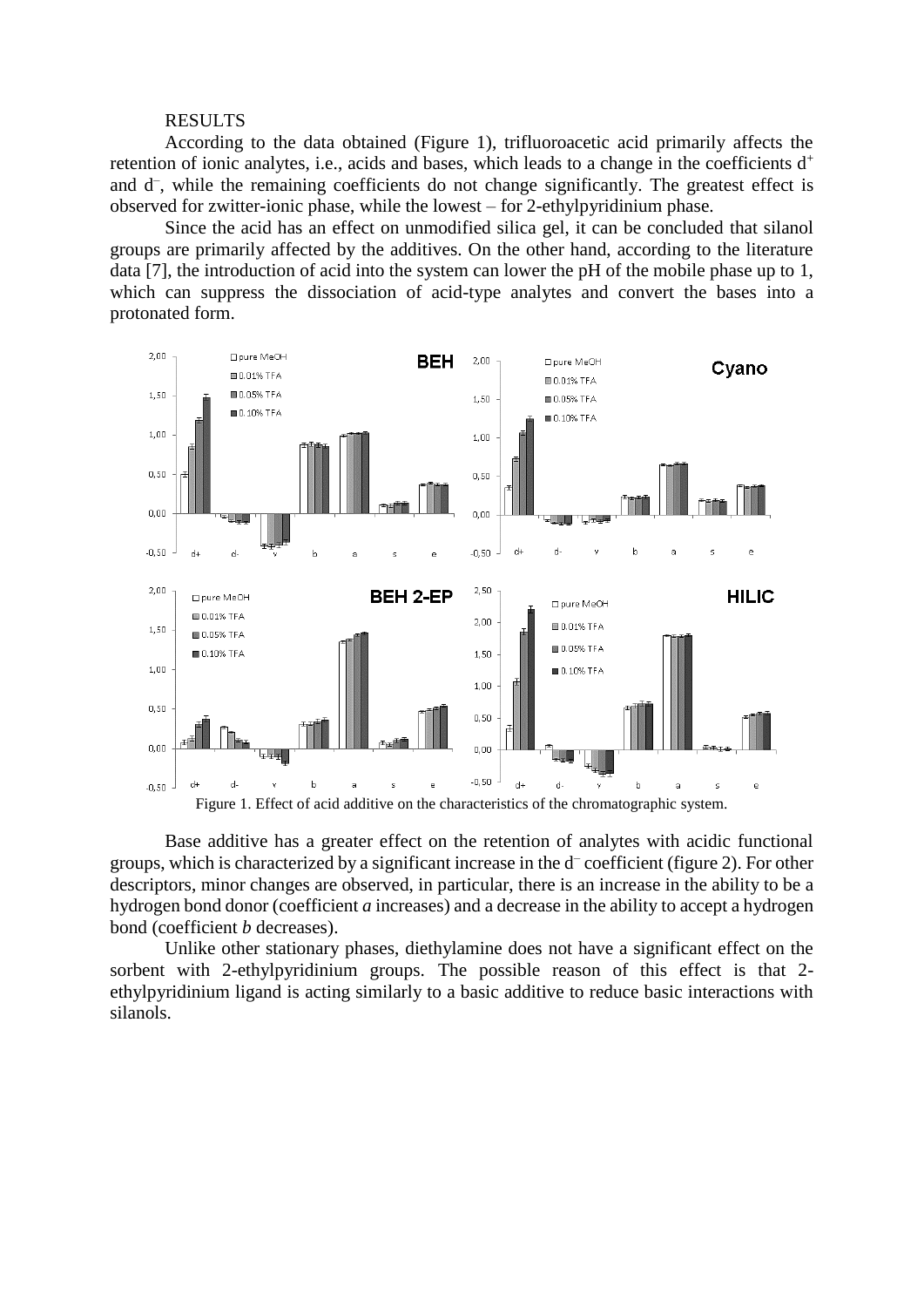

Based on the obtained data (figure 3), it can be noted that for bare silica gel, as well as for the zwitterionic phase, ammonium acetate has the same effect as diethylamine, but somewhat more pronounced, consisting in increased retention of acid-type analytes, which corresponds to growth of the coefficient  $d^-$ . The possible reason is the shielding of silanol groups by ammonium and acetate ions. In the case of the zwitterionic phase ammonium ion can block the negatively charged sulfate ion of the functional groups of the sorbent. For the 2 ethylpyridine stationary phase ammonium acetate has practically no effect on the retention of the analytes, like diethylamine.



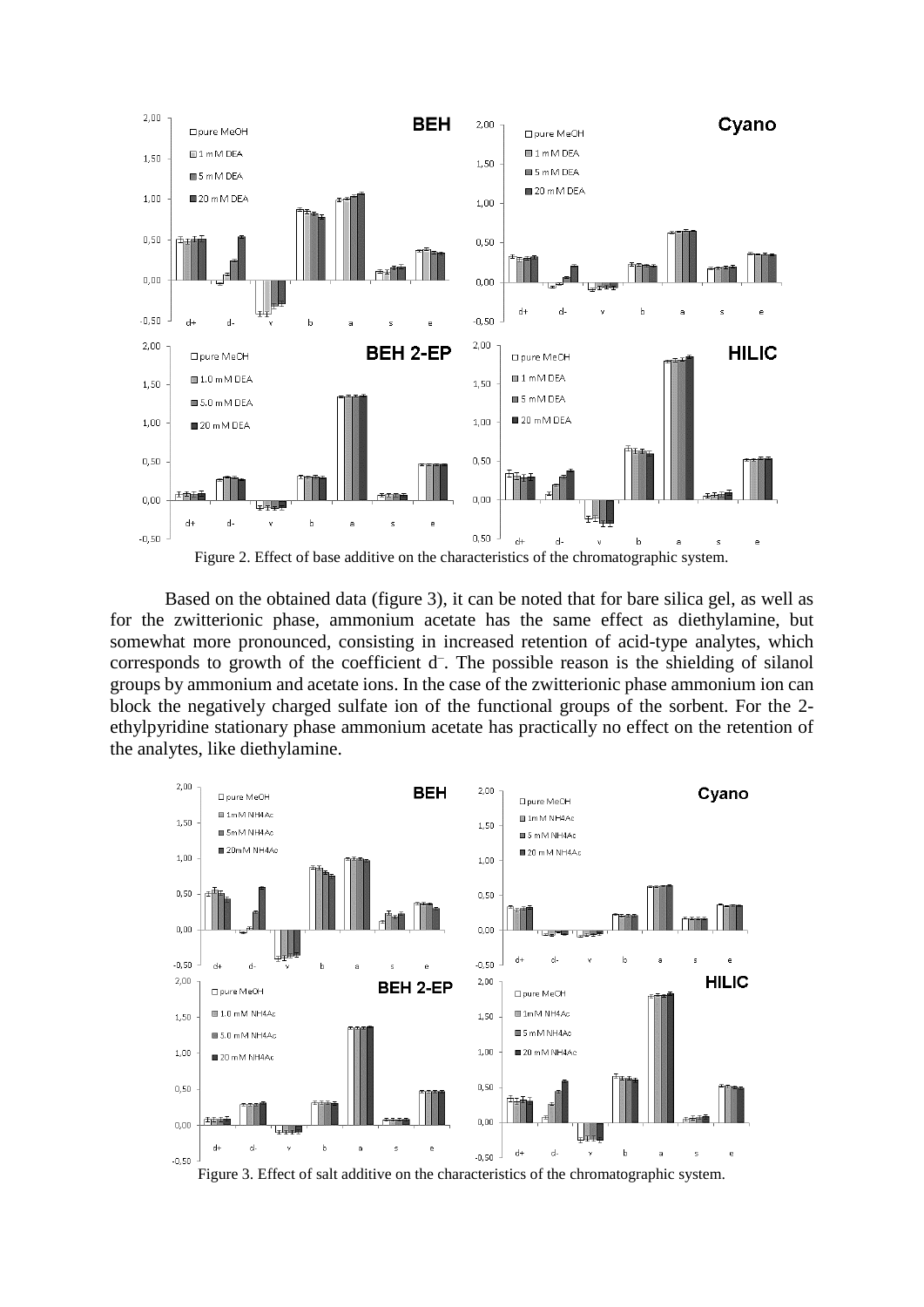Water has a significant effect on the retention of analytes, causing a complex effect on various types of interactions (figure 4). In particular, for all stationary phases, a significant increase in the coefficients *a* and *b* is observed, which indicates an increase in the intensity of interactions with the formation of a hydrogen bond. For 2-ethylpyridine and cyanopropyl phases, an increase in the parameter *s*, associated with the participation of dipole-dipole interactions, is also observed. In addition, for all the stationary phases studied, there are similar trends in the parameters related to ionic interactions: an increase in the coefficient  $d^+$  and a decrease in the coefficient d – are observed.



Figure 4. Effect of water additive on the characteristics of the chromatographic system.

## **CONCLUSION**

The use of acids, bases and salts as additives has a significant effect on the retention of compounds possessing acidic or basic functional groups, with the greatest changes observed for the coefficients  $d^+$  and  $d^-$ , reflecting the intensity of ionic interactions. The use of water as an additive has a complex effect on the retention of analytes, primarily increasing the role of interactions with the formation of hydrogen bonds, and for a number of stationary phases enhancing dipole-dipole interactions.

#### ACKNOWLEDGEMENTS

Research work was carried out in the framework of the state order of the Ministry of Education and Science of the Russian Federation in the field of scientific activity №4.3273.2017/4.6. The work was performed using the instrumentation of Core Facility Center "Arktika" of Northern (Arctic) Federal University (project RFMEFI59417X0013).

# **REFERENCES**

1) Perrenoud A.G., Veuthey J., Guillarme D. Comparison of ultra-high performance supercritical fluid chromatography and ultra-high performance liquid chromatography for the analysis of pharmaceutical compounds, Journal of Chromatography A, Vol. 1266, 2012, p. 158– 167.